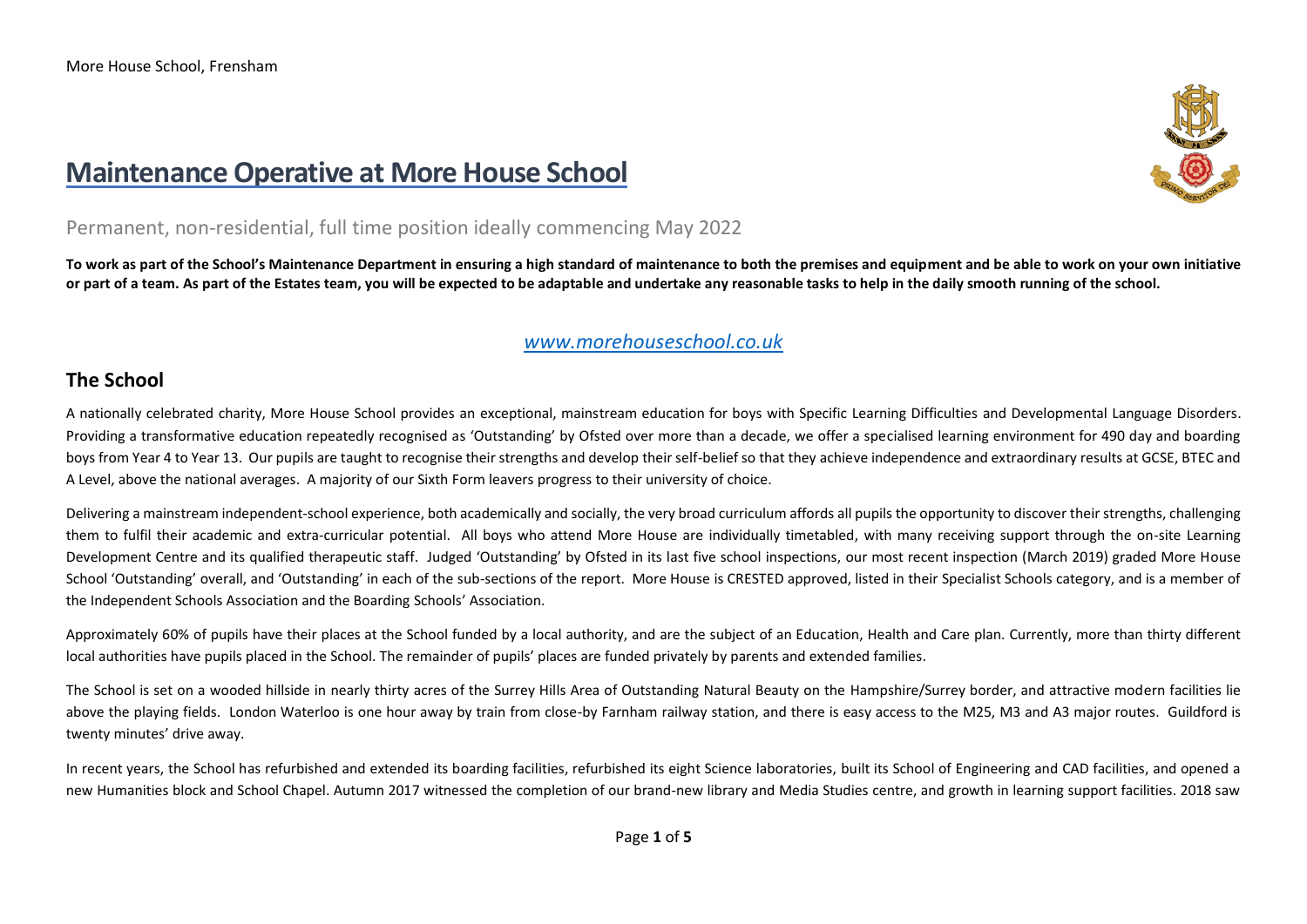#### More House School, Frensham

the expansion of the campus and the conversion of a large domestic building into our new Sixth Form centre, which was opened in January 2019, improving further the facilities for both teaching, and independent study. In the current academic year, we hope to commence work on a substantial project to improve the School's facilities for sports.

This project forms one element of a much more ambitious strategic development plan realising our organisation-wide commitment to continuous improvement in all aspects of our provision, including the campus, and expanding our outreach work training other professionals. In particular, during the 2022-23 academic year, we expect to extend our School medical surgery facilities, and develop a bespoke therapeutic counselling suite.

The School provides a high level of support and training for all staff, promoting employees' career-development and efficacy in helping pupils to overcome the potential barriers to achievement posed by their difficulties and vulnerabilities. The School also provides training for many other external professionals and other schools, and on behalf of the Independent Schools Association.

### **About this post**

The Maintenance Department comprises of the Maintenance Manager and two operatives. The successful applicant will ideally have a skills background and be able to work on all aspects of building maintenance, be comfortable multi-tasking, have a diligent work ethic, attention to detail and a flexible approach to the tasks required. We are seeking a good proactive team player with initiative to work on their own unsupervised with a happy and flexible disposition and a caring and patient attitude when dealing with colleagues, parents, and external organisations.

The general duties of the Maintenance Department include:

- All tasks related to the maintenance of the school premises.
- All tasks associated with repairs and renewals of equipment.
- Responsible for the collection and distribution of items as and when necessary.
- The maintenance of appropriate records.
- To give advice to the Estate Manager/Bursar/Headmaster on any projects related to the maintenance of the school.
- To carry out all tasks in a health and safety manner and be vigilant to ensure others, such as sub-contractors also work in the best practices of health and safety when undertaking building works on school premises.
- The safe storage of tools and chemicals.
- To undertake such other duties as may be necessary for the smooth and safe running of the school.
- The economic purchase of materials.
- Engagement with all training and Continued Professional Development required by the school.

The list of duties above is not exhaustive, and you may be asked to carry out other reasonable duties which are part of, and incidental to, this type of work.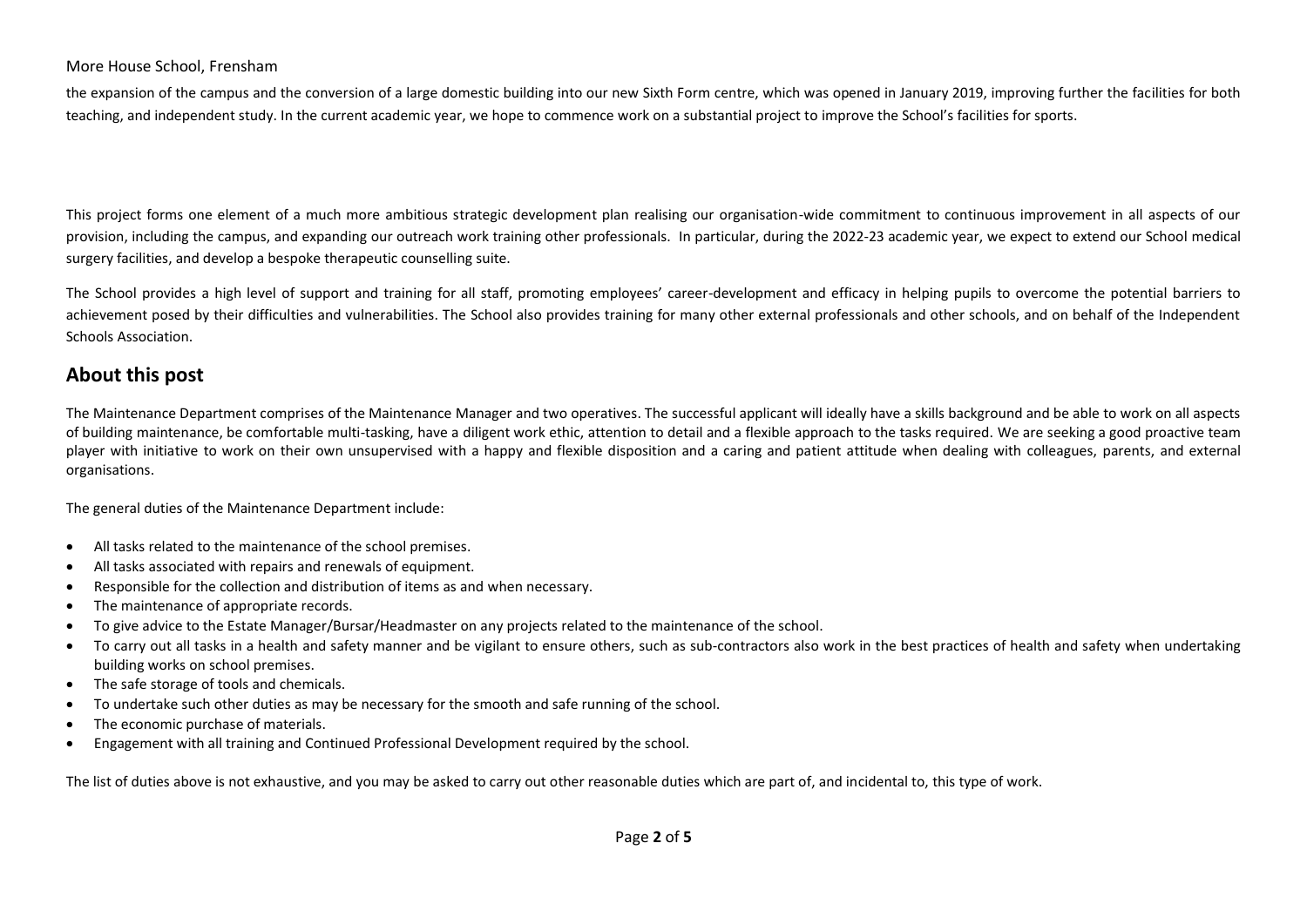More House School, Frensham

## **Relationships**

- The post holder will be responsible to the Estates Manager and ultimately the Bursar for the efficient and due diligent day to day maintenance of the school, whilst following best practice of Health and Safety.
- The successful applicant must interact effectively on a professional level with colleagues and seek to establish and maintain productive relationships with all.

# Person Specification:

| <b>Essential</b>                                                                                                                        | <b>Desirable</b>                                                                                           |
|-----------------------------------------------------------------------------------------------------------------------------------------|------------------------------------------------------------------------------------------------------------|
| <b>Qualifications, Skills and Experience</b>                                                                                            |                                                                                                            |
| A good knowledge of building maintenance/trade background.                                                                              | Experience in a similar role within a school would be beneficial.                                          |
| Ability to work as part of a team or as an individual.                                                                                  |                                                                                                            |
| Adaptable to work within any department in the Estates team should the need arise.                                                      |                                                                                                            |
| A clean driving licence is essential.                                                                                                   |                                                                                                            |
| <b>Personal Attributes</b>                                                                                                              |                                                                                                            |
| Excellent interpersonal and communication skills demonstrating an understanding of,<br>and commitment to, professionalism and teamwork. |                                                                                                            |
| Flexible, co-operative, helpful and supportive.                                                                                         |                                                                                                            |
| Excellent time-management and prioritisation skills, with the ability to work under<br>pressure and to deadlines.                       |                                                                                                            |
| Demonstrate effective organisational skills.                                                                                            |                                                                                                            |
| Energy, enthusiasm, flexibility, and determination to succeed.                                                                          | Commitment to ongoing self-development; willingness to attend appropriate<br>training/updating as required |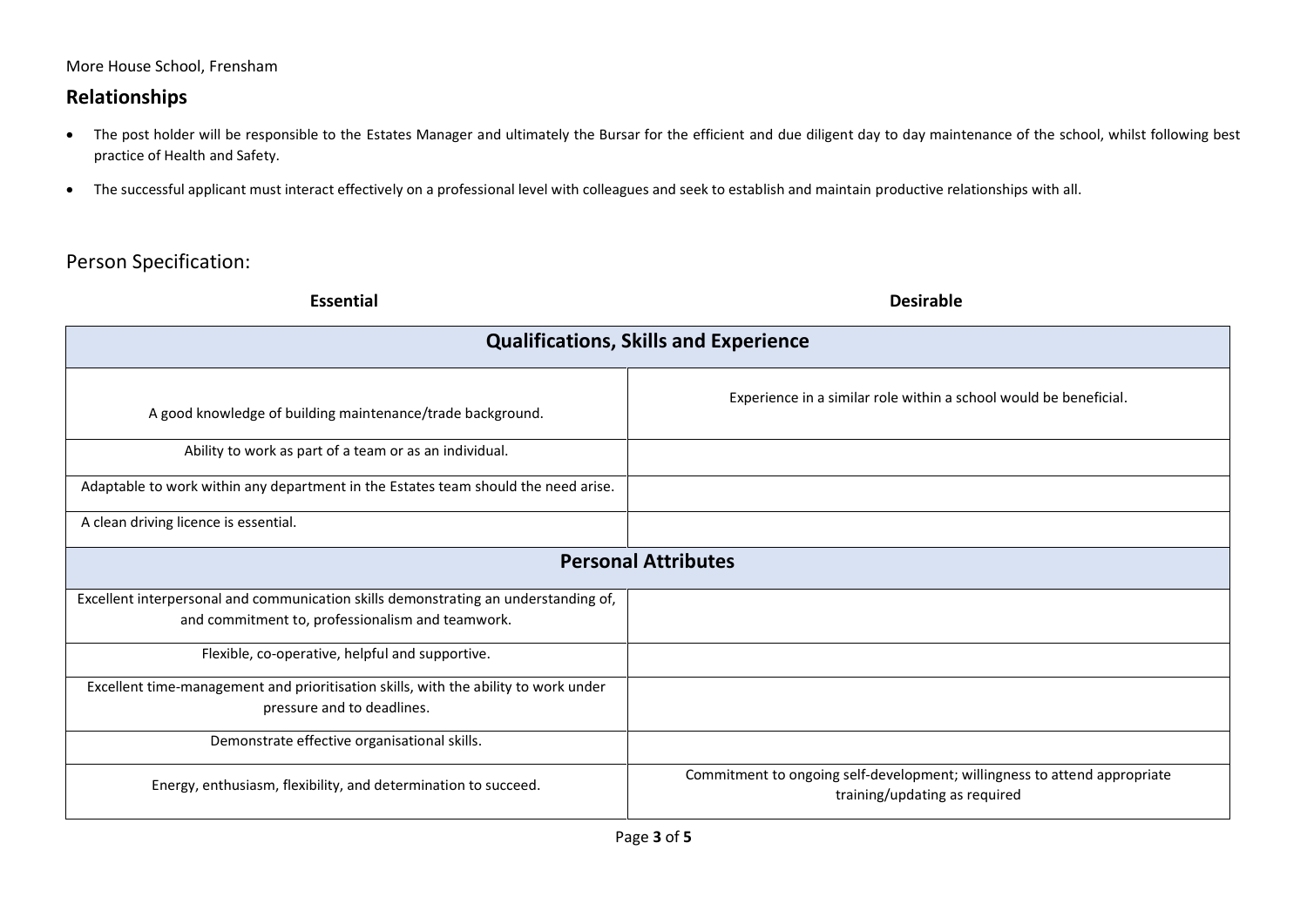Personal commitment to the school's ethos and aims in promoting the best possible outcomes for pupils.

### **Hours**

8am – 5pm Monday to Friday, a shorter day of 8am to 4:30pm is worked by Maintenance staff outside of School term-time and Inset days, with a reduced lunch break.

### Remuneration and benefits:

- Salary: Depending on experience and qualifications.
- Automatic enrolment into the Nest pension scheme.
- Provision of hot lunches, tea and coffee.
- Onsite parking.
- Cycle to work scheme.
- Employee Assistance Programme.
- 25 days' holiday, plus bank holidays.

### **Safeguarding**

This role is deemed to be one of working in regulated activity, meaning that the post-holder may expect to come into unsupervised contact with children and young people frequently in the discharge of their duties on-campus. As such, the expectations of conduct, required of all adults working at More House School, apply to this position, as does a full Safer-Recruitment vetting process of any appointee.

## **To Apply**

Please apply, via the website: [www.morehouseschool.co.uk/vacancies](http://www.morehouseschool.co.uk/vacancies) or submit a completed application form, for the attention of the Bursar, Mr Stephen Johnson, to Mrs Faye Carpenter, the HR Manager, at [hr@morehouseschool.co.uk](mailto:hr@morehouseschool.co.uk) or by post to:

**More House School Moons Hill Frensham Farnham Surrey GU10 3AP**